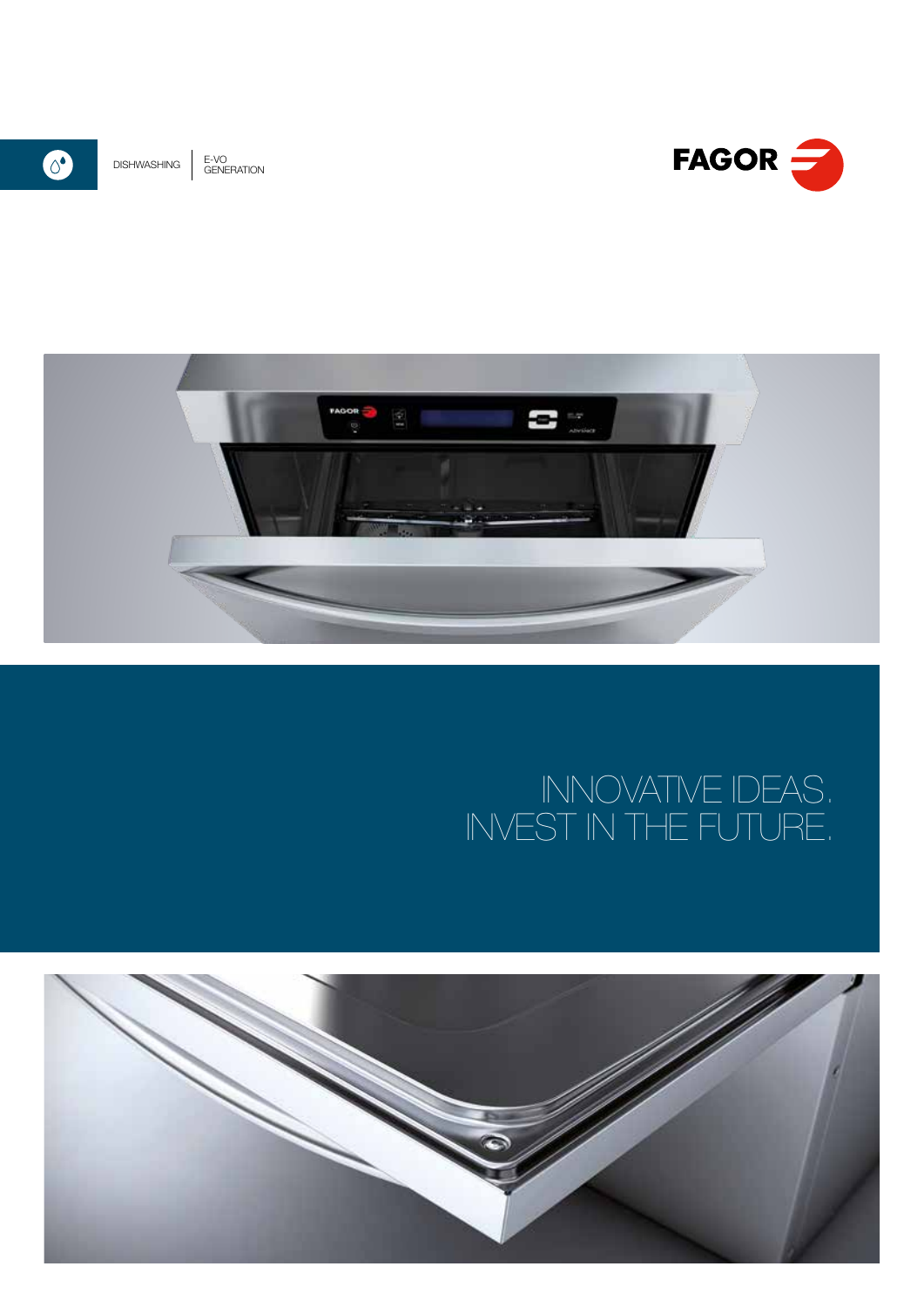# INDEX

INNOVATIVE IDEAS. INVEST IN THE FUTURE 04

> ONE BODY, THREE RANGES 07

FEATURES PER RANGE

AND TECHNICAL DATA 08

E-VO ADVANCE. A NEW WAY OF UNDERSTANDING EXCLUSIVITY 11

E-VO CONCEPT + MAKE IT SIMPLE. MAKE IT POSSIBLE 15

E-VO CONCEPT. HIGH TECHNOLOGY AFFORDABLE FOR EVERYONE 19

24



ACCESSORIES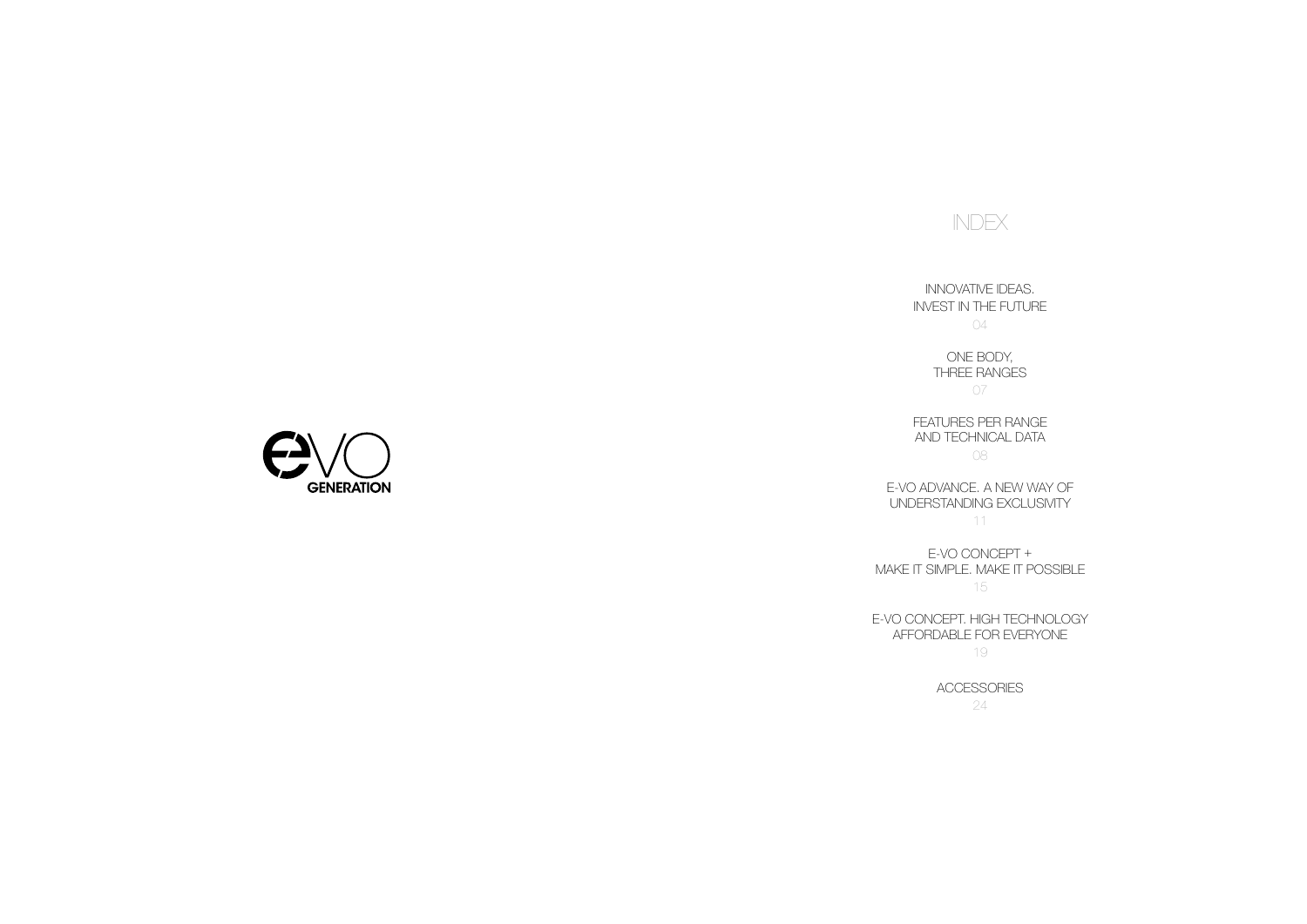

# INNOVATIVE IDEAS. INVEST IN THE FUTURE.

E-VO GENERATION OFFERS ALL THE BENEFITS AND FEATURES OF THE HIGHEST RANGES, BUT FOR ALL MARKET SEGMENTS, FROM THE LOWEST TO THE HIGHEST. The E-VO Generation meets all market requirements, beginning with a single base body and selecting the appropriate technology to fulfill the needs and requirements of each segment.

The simplification of the structural parts and our commitment to **stamped parts** offers many advantages and exceptional performance: very easy to clean, maximum reliability for intensive use and optimum user safety.

E-VO Generation comes in three different ranges: E-VO Concept, E-VO Concept+ and E-VO Advance.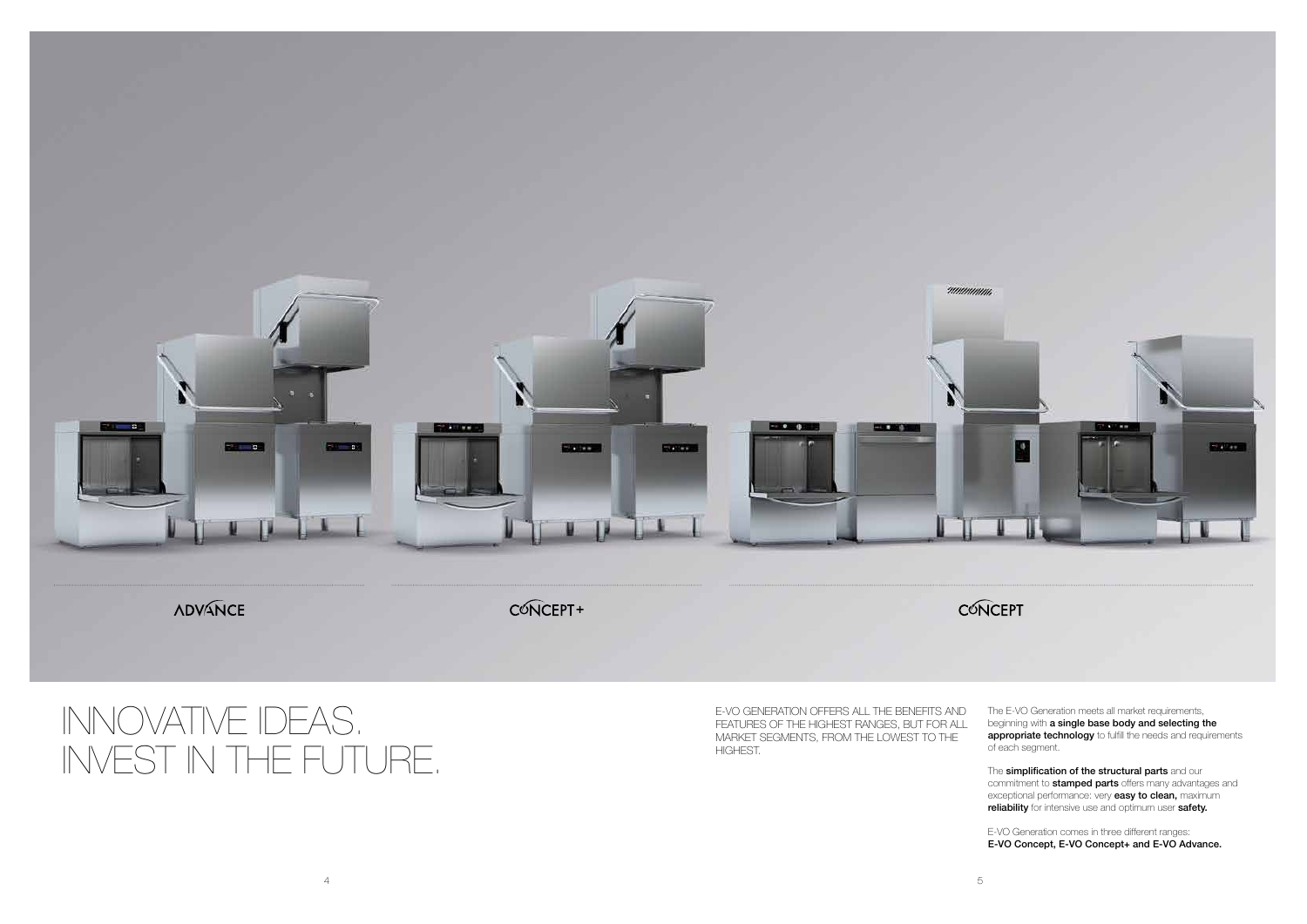

—

E-VO Generation is a dream come true, something more than one step further: it is a different and innovative generation... Revolutionary.

Because E-VO is built on a unique basic idea: create a single body structure that offers common benefits for its three different ranges: E-VO ADVANCE, E-VO CONCEPT PLUS and E-VO CONCEPT.

Three ranges which cover not only the specific needs of each client (restaurants, bars, cafes, pubs, schools, hotels, etc.), but create a smarter product and, at the same time, more simple; revolutionizing the commercial dishwashing world.





- Two models with useful interior clearance of 270 mm and 220 mm.
- Double upper and lower washing and rinsing system.
- 380 mm useful interior clearance, allowing the introduction of GN-1/1 trays.
- Counterbalanced door with stainless steel hinges and double spring.
- Single stamped tank with rounded edges. No sharp elements.
- Reduced volume tank allowing significant water and energy savings.

|                      |                         |                | <b>HOOD-TYPE</b> |                |                | <b>FRONT LOADING</b> |                | <b>GLASSWASHER</b> |                |
|----------------------|-------------------------|----------------|------------------|----------------|----------------|----------------------|----------------|--------------------|----------------|
|                      |                         | <b>ADVANCE</b> | CONCEPT+         | <b>CONCEPT</b> | <b>ADVANCE</b> | CONCEPT+             | <b>CONCEPT</b> |                    | <b>CONCEPT</b> |
|                      | <b>BASKET</b><br>SIZE   | 500x500        | 500x500          | 500x500        | 500x500        | 500x500              | 500x500        | 400×400            | 400x400        |
| <b>CONTROL PANEL</b> | <b>OTHERS</b>           |                |                  |                |                |                      |                |                    |                |
| 8.                   |                         | AD-125         |                  |                | AD-505         |                      |                |                    |                |
|                      | With rinsing<br>pump    |                | COP-144          |                |                | COP-504              |                |                    |                |
| $\sim$               | Without<br>rinsing pump |                |                  | CO-142         |                |                      | CO-502         | CO-402             |                |
|                      | Multi - power           |                |                  | CO-110         |                |                      | CO-501         |                    |                |
|                      | Single phase            |                |                  |                |                |                      | CO-500         | CO-400             | CO-350         |

- 440 mm hood opening allows the introduction of large containers.
- Counterbalanced handle for easy handling.
- Double upper and lower washing and rinsing system.
- Single stamped and reduced volume washing tank.
- Optional heat recovery element which collects and condenses the vapours produced during washing and rinsing, to improves the energy efficiency.

## HOOD-TYPE FRONT LOADING GLASSWASHER

ADVANCE CONCEPT PLUS CONCEPT

### ADVANCE CONCEPT PLUS CONCEPT



## CONCEPT

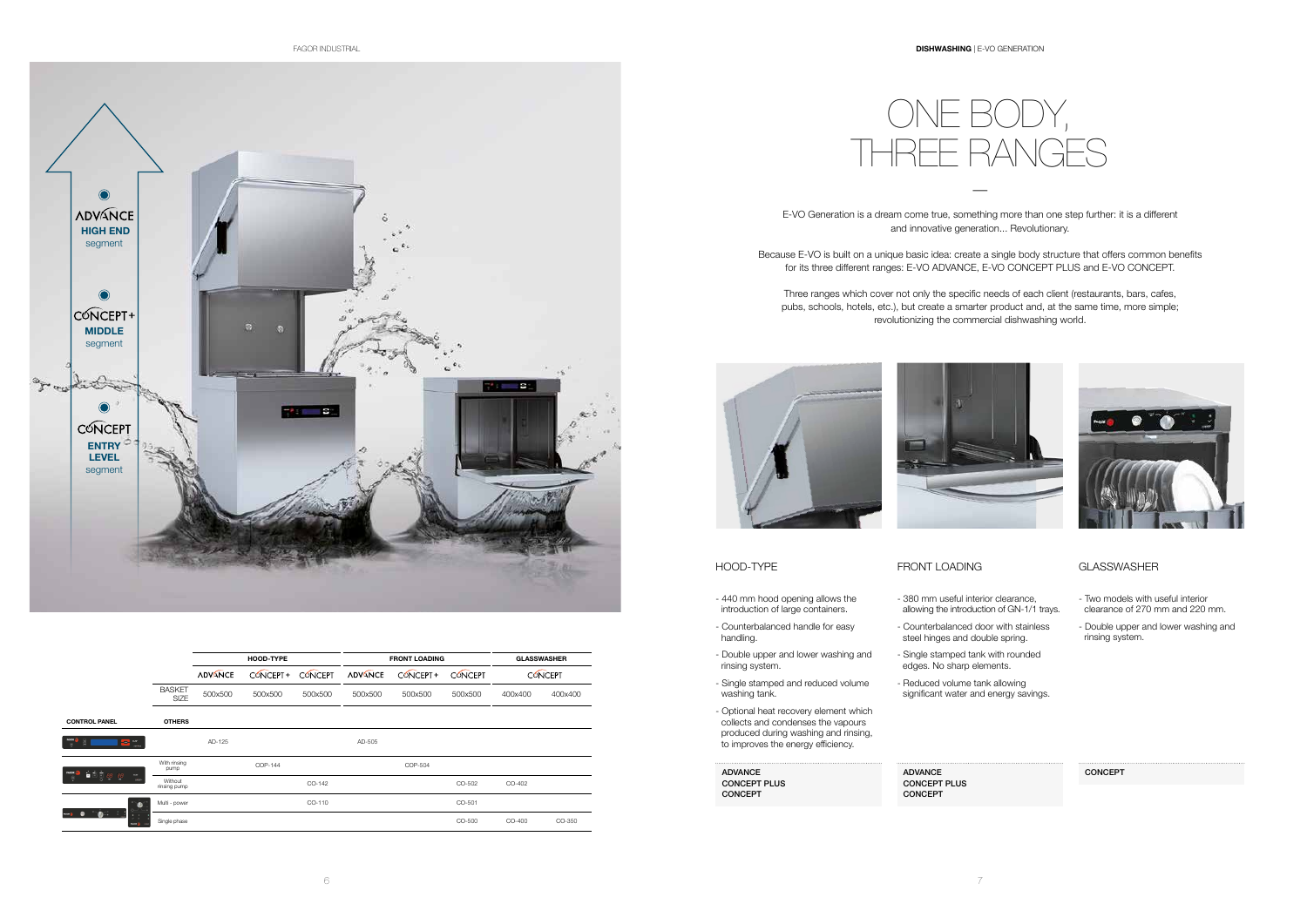## FEATURES PER RANGE

| <b>MACHINE TYPE</b>        |                                                                                                                                                                                                                                                                                                                                             |                | HOOD-TYPE       |                     |                | <b>FRONT LOADING</b> |                     | GLASS-<br><b>WASHERS</b> |  |
|----------------------------|---------------------------------------------------------------------------------------------------------------------------------------------------------------------------------------------------------------------------------------------------------------------------------------------------------------------------------------------|----------------|-----------------|---------------------|----------------|----------------------|---------------------|--------------------------|--|
| RANGE                      |                                                                                                                                                                                                                                                                                                                                             | <b>ADVANCE</b> | <b>CONCEPT+</b> | <b>CONCEPT</b>      | <b>ADVANCE</b> | CONCEPT+             | <b>CONCEPT</b>      | <b>CONCEPT</b>           |  |
| <b>WASH</b>                | <b>EFFI-WASH</b> Newly optimized hydraulic system provides a strong mechanical action<br>combined with the optimum clean water in the tank, and the balanced power to keep<br>the perfect hygienic temperature during the whole lifetime of the machine.                                                                                    |                |                 |                     |                |                      |                     |                          |  |
| EFFI<br>RINSE              | EFFI-RINSE<br>EFFI-RINSE system assures a perfect hygienic result with a linear 85°C full rinsing cycle<br>thanks to its incorporated rinsing pump and air break system design.                                                                                                                                                             |                |                 |                     |                |                      |                     |                          |  |
| SILENT                     | <b>EFFI-SILENT</b><br>Full Double skin body to isolate machine's noise from the environment, making the<br>atmosphere more peaceful.                                                                                                                                                                                                        |                |                 |                     |                |                      |                     |                          |  |
| <b>HRS</b>                 | <b>HRS</b> Fagor's HRS collects and condenses the steam exhausted by the machine after a full<br>cleaning cycle, and heats up the input water from 10°C to 25°C (for example). It also allows<br>to avoid installing a hood in most of the cases.                                                                                           | $\circ$        | O               | O                   |                |                      |                     |                          |  |
| <b>MULTI</b><br>POWER      | MULTIPOWER Several machines in one. Perfect solution to minimize your stock. By<br>making an easy change in the electrical connecting box during the installation, you will be<br>able to have a 3,4 kW machine or 6,2 kW or other powers.                                                                                                  |                |                 |                     |                |                      | Except CO-500       |                          |  |
| <b>SELF</b><br>DRAIN       | <b>SELF-DRAIN</b><br>Every washing cycle, SELF-DRAIN takes care of removing dirty water from the tank just<br>before starting to fall the rinsing clean and hot water over the ware.                                                                                                                                                        |                |                 |                     |                |                      |                     |                          |  |
| SCI<br>FILTER              | <b>SCI FILTER</b><br>Consists in a simple 3 steps filtering system for big, medium and small size dirtiness<br>particles; allowing to keep the wash tank water clean for a longer period of time.                                                                                                                                           |                |                 |                     |                |                      |                     |                          |  |
| SOFT<br>START              | <b>SOFT-START</b> It assures a low noise level of the bar or restaurant where it is installed and<br>prevents the glasses and ware from moving inside the basket, protecting them from breaking<br>and improving the washing cycle of all the ware.                                                                                         |                |                 |                     |                |                      |                     |                          |  |
| FAGOR<br>SERVICE           | <b>FAGOR SERVICE</b><br>Access to internal menu through password to display and check the status of all<br>components: pumps, switches, heating elements, temperature and pressure sensors, etc.                                                                                                                                            |                |                 |                     |                |                      |                     |                          |  |
| <b>SCIENCE</b>             | <b>SCIENCE</b> ONE TOUCH AT A GLANCE elevates its simplicity and smartness to one single<br>Multi-chromatic button, making operator's life easier and optimizing the operating costs<br>thanks to its intuitive 3 colors code.                                                                                                              |                |                 |                     |                |                      |                     |                          |  |
| 記                          | <b>ECO FILL</b> The NEW Thermostatic tank water filling system: allows to speed up drastically<br>the start-up time of the machine, because the wash tank is filled in with hot water previously<br>heat in the boiler.                                                                                                                     |                |                 |                     |                |                      |                     |                          |  |
| GN-1/1                     | GN-1/1 Using our special basket CB7-GN, E-VO Concept, Concept+ and Advance<br>undercounters and hood-type machines are able to wash perfectly GN 1/1 trays. A huge<br>advantage for our customers, thanks to its 380 mm clearance for undercounters and 440<br>mm for hood-types. A real proof of versatility.                              |                |                 |                     |                |                      |                     |                          |  |
|                            | ROCK COUNTERBALANCED DOOR<br>Double spring and stainless steel hinge system tested to resist the strongest usage of the<br>market, with more than 360.000 openings.                                                                                                                                                                         |                |                 |                     |                |                      |                     |                          |  |
| KITS<br>LOSOR              | KITS PHILOSOPHY Reduce stock and simplify your order by just selecting the basic<br>versions and adding the kits when required: detergent dispenser and drain pump. No need to<br>have many versions in your stock. Easy to install kits with easy accessibility to the components<br>minimizing the installation risks.                    |                |                 |                     |                |                      |                     |                          |  |
| <b>STAMPED</b><br>HILOSOPH | <b>STAMPED PHILOSOPHY</b> A fully new stainless steel body and structure made to resist and<br>resist to the strongest usage of the market.                                                                                                                                                                                                 |                |                 |                     |                |                      |                     |                          |  |
| IPX <sub>5</sub>           | IPx5 ZERO-HUMIDITY Designed to have a full protection IPx5 against water hose cleaning<br>and external humidity.                                                                                                                                                                                                                            |                |                 |                     |                |                      |                     |                          |  |
| SELF<br>CLEANING           | SELF-CLEANING It allows the user to avoid hand-cleaning, because the machine will<br>make it for you with this function. It will wash the chamber with detergent, rinse it all and<br>drain everything away, leaving the machine without water in the tank and boiler. This will<br>prevent bad smell and increase your machine's lifetime. |                |                 |                     |                |                      |                     |                          |  |
| MULTI<br>VOLTAGE           | MULTIVOLTAGE (1+N/3+N)                                                                                                                                                                                                                                                                                                                      |                |                 |                     |                |                      | Except CO-500       |                          |  |
| <b>THERMO</b><br>STOP      | THERMOSTOP (83 °C)                                                                                                                                                                                                                                                                                                                          |                |                 | Factory<br>disabled |                |                      | Factory<br>disabled | Only<br>CO-402           |  |

| • Standard | O Option | Not version |
|------------|----------|-------------|
|------------|----------|-------------|

# SUMMARY OF TECHNICAL DATA

| <b>MACHINE TYPE</b>                             | HOOD-TYPE                |                                                                                                                                                  |                          |                          |                          |                          | <b>FRONT LOADING</b> |                          |                          |                          | <b>GLASSWASHERS</b>      |                          |                          |
|-------------------------------------------------|--------------------------|--------------------------------------------------------------------------------------------------------------------------------------------------|--------------------------|--------------------------|--------------------------|--------------------------|----------------------|--------------------------|--------------------------|--------------------------|--------------------------|--------------------------|--------------------------|
| RANGE                                           |                          | <b>ADVANCE</b>                                                                                                                                   | CONCEPT+                 |                          | CONCEPT                  |                          | ADVANCE CONCEPT+     |                          | CONCEPT                  |                          |                          | CONCEPT                  |                          |
| <b>MODEL</b>                                    | AD-125                   | AD-125 ECO                                                                                                                                       | COP-144                  | CO-142                   | CO-110                   | AD-505                   | COP-504              | CO-502                   | CO-501                   | CO-500                   | CO-400                   | CO-402                   | CO-350                   |
| Wash Cycles (seconds)                           | 55-75-120<br>GLASS (***) | 55-75-120<br>GLASS (***)                                                                                                                         | 55-75-120                | 55-75-120                | 90-120-180               | 60-90-120<br>GLASS (***) | 90-120-180           | 90-120-180               | 90-120-180               | 120-180                  | 120                      | 90-120-180               | 120                      |
| Programmable Wash Cycle                         | ٠                        | ٠                                                                                                                                                | $\overline{\phantom{a}}$ | $\overline{\phantom{a}}$ | $\overline{\phantom{a}}$ | ٠                        | $\blacksquare$       | $\overline{\phantom{a}}$ | $\overline{\phantom{a}}$ | ÷,                       | $\overline{\phantom{a}}$ | ÷,                       |                          |
| Continuos Cycle                                 | $\bullet$                | $\bullet$                                                                                                                                        | $\bullet$                | $\bullet$                | $\bullet$                | $\sim$                   | ÷,                   | ÷,                       | ä,                       | ä,                       | ÷,                       | ÷,                       |                          |
| Electronic display                              | ٠                        | ٠                                                                                                                                                | ٠                        | ٠                        | $\sim$                   | ٠                        | ٠                    | ٠                        | ÷                        | ÷                        | ÷,                       | ٠                        |                          |
| Max Productivity (*)                            |                          |                                                                                                                                                  |                          |                          |                          |                          |                      |                          |                          |                          |                          |                          |                          |
| Baskets/hour                                    | 65                       | 65                                                                                                                                               | 65                       | 65                       | 40                       | 60                       | 40                   | 40                       | 40                       | 30                       | 30                       | 40                       | 30                       |
| Dishes/hour                                     | 1170                     | 1170                                                                                                                                             | 1170                     | 1170                     | 720                      | 1080                     | 720                  | 720                      | 720                      | 540                      | ÷,                       | J.                       | ÷.                       |
| Glasses/hour                                    | 2340                     | 2340                                                                                                                                             | 2340                     | 2340                     | 1440                     | 2160                     | 1440                 | 1440                     | 1440                     | 1080                     |                          |                          |                          |
| Trays/hour                                      | 455                      | 455                                                                                                                                              | 455                      | 455                      | 280                      | 420                      | 280                  | 280                      | 280                      | 210                      | ×,                       | ÷                        |                          |
| Standard Basket size (mm)                       | $500 \times 500$         | 500 x 500                                                                                                                                        | 500 x 500                | 500 x 500                | 500 x 500                | 500 x 500                | 500 x 500            | 500 x 500                | 500 x 500                | 500 x 500                | 400 x 400                | 400 x 400                | 350 x 350                |
| Able for GN-1/1 trays                           | $\bullet$                | $\bullet$                                                                                                                                        | $\bullet$                | $\bullet$                | $\bullet$                | ٠                        | $\bullet$            | $\bullet$                | $\bullet$                | $\bullet$                | $\overline{\phantom{a}}$ | $\overline{\phantom{a}}$ | $\overline{\phantom{a}}$ |
| Dimensions (mm)                                 |                          |                                                                                                                                                  |                          |                          |                          |                          |                      |                          |                          |                          |                          |                          |                          |
| Width                                           | 630                      | 630                                                                                                                                              | 630                      | 630                      | 630                      | 600                      | 600                  | 600                      | 600                      | 600                      | 470                      | 470                      | 430                      |
| Depth                                           | 750                      | 750                                                                                                                                              | 750                      | 750                      | 750                      | 600                      | 600                  | 600                      | 600                      | 600                      | 520                      | 520                      | 480                      |
| Height                                          | 1465                     | 1465                                                                                                                                             | 1465                     | 1465                     | 1465                     | 830                      | 830                  | 830                      | 830                      | 830                      | 720                      | 720                      | 660                      |
| <b>Useful Loading Height</b>                    | 440                      | 440                                                                                                                                              | 440                      | 440                      | 440                      | 360                      | 360                  | 360                      | 360                      | 360                      | 270                      | 270                      | 220                      |
| (clearance)<br>Open Hood Height                 | 1940                     | 1940                                                                                                                                             | 1940                     | 1940                     | 1940                     | ÷,                       | ÷                    | ÷,                       | ÷,                       | ÷,                       | ÷,                       |                          |                          |
| Capacity (liters)                               |                          |                                                                                                                                                  |                          |                          |                          |                          |                      |                          |                          |                          |                          |                          |                          |
| Wash Tank                                       | 28                       | 28                                                                                                                                               | 33                       | 33                       | 33                       | 14                       | 20                   | 20                       | 20                       | 20                       | 15                       | 15                       | 11                       |
| Boiler                                          | 10                       | $\overline{\phantom{a}}$                                                                                                                         | 10                       | $\mathbf 9$              | 9                        | $\overline{\mathcal{I}}$ | $\boldsymbol{7}$     | $\overline{\mathcal{I}}$ | $\overline{\mathcal{I}}$ | $\boldsymbol{7}$         | 4                        | $\sqrt{4}$               | 4                        |
| Water consumption per cycle                     | 2,4                      | 2,4                                                                                                                                              | 2,4                      | 2,4                      | 2,4                      | 2,4                      | 2,4                  | 2,4                      | 2,4                      | 2,4                      | 2,2                      | 2,2                      | 2,2                      |
|                                                 |                          |                                                                                                                                                  |                          |                          |                          |                          |                      |                          |                          |                          |                          |                          |                          |
| Power (kW)                                      |                          |                                                                                                                                                  |                          |                          |                          |                          |                      |                          |                          |                          |                          |                          |                          |
| Tank heating element                            | 2,1                      | 2,1                                                                                                                                              | 4,5                      | 4,5                      | 4,5                      | 1,0                      | 2,8                  | $2,8$ (**)               | $2,8$ (**)               | 2,8                      | 2,0                      | 2,0                      | 2,0                      |
| Boiler/Booster heating element                  | 9                        | <b>GWB-20</b>                                                                                                                                    | $\mathsf 9$              | $\mathsf g$              | 6                        | 5,6                      | 5,6                  | 5,6                      | 5,6                      | 2,8                      | 2,8                      | 2,8                      | 2,4                      |
| Wash pump(s)                                    | 0,6                      | 0,6                                                                                                                                              | 0,6                      | 0,6                      | 0,6                      | 0,6                      | 0,6                  | 0,6                      | 0,6                      | 0,6                      | 0,26                     | 0,26                     | 0,26                     |
| Rinse pump                                      | 0,13                     | 0,13                                                                                                                                             | 0,13                     | $\sim$                   | $\sim$                   | 0,13                     | 0,13                 | ÷,                       | ×,                       | ÷,                       | $\overline{\phantom{a}}$ | $\sim$                   | $\sim$                   |
| Max. power                                      | 11,7                     | 2,7                                                                                                                                              | 14,1                     | 14,1                     | 11,1                     | 7,2                      | 6,2                  | 6,2                      | 6,2                      | 3,40                     | 3,06                     | 3,06                     | 2,66                     |
| Working Temperature (°C)                        |                          |                                                                                                                                                  |                          |                          |                          |                          |                      |                          |                          |                          |                          |                          |                          |
| Washing                                         | 60                       | 60                                                                                                                                               | 60                       | 60                       | 60                       | 60                       | 60                   | 60                       | 60                       | 60                       | 60                       | 60                       | 60                       |
| Rinsing                                         | 85                       | 85                                                                                                                                               | 85                       | 85                       | 85                       | 85                       | 85                   | 85                       | 85                       | 85                       | 85                       | 85                       | 85                       |
| Multipower                                      | $\bullet$                | $\bullet$                                                                                                                                        | $\bullet$                | ٠                        | $\bullet$                | $\bullet$                | $\bullet$            | $\bullet$                | $\bullet$                | ×.                       | $\sim$                   | $\sim$                   | $\sim$                   |
| Single Phase (1-phase)                          | ٠                        | ٠                                                                                                                                                | ٠                        | ٠                        |                          | ٠                        |                      | ٠                        | ٠                        | ٠                        | ٠                        | ٠                        | ٠                        |
| Three Phases (3-phase)                          | $\bullet$                | $\bullet$                                                                                                                                        | $\bullet$                | $\bullet$                | $\bullet$                | $\bullet$                | $\bullet$            | $\bullet$                | $\bullet$                |                          |                          |                          |                          |
| Multivoltage<br>(230 V-1N / 400 V-3 / 400 V-3N) | ٠                        | ٠                                                                                                                                                | ٠                        | ٠                        |                          | ٠                        | ٠                    | ٠                        | ٠                        | $\overline{\phantom{a}}$ | $\overline{\phantom{a}}$ | $\overline{\phantom{a}}$ | $\overline{\phantom{a}}$ |
| Marine (440 V 3 - 60 Hz.)                       | $\sim$                   | $\sim$                                                                                                                                           | $\circ$                  | O                        | $\circ$                  | $\sim$                   | $\circ$              | $\circ$                  | $\circ$                  | $\circ$                  | $\overline{\phantom{a}}$ | $\overline{\phantom{a}}$ | $\sim$                   |
| 60Hz Version                                    | $\circ$                  | $\circ$                                                                                                                                          | $\circ$                  | O                        | O                        | $\circ$                  | О                    | $\circ$                  | $\circ$                  | $\circ$                  | $\bullet$                | $\bullet$                | $\bullet$                |
| Water Protection Rating                         | IPX5                     | IPX5                                                                                                                                             | IPX4                     | IPX4                     | IPX4                     | IPX5                     | IPX4                 | IPX4                     | IPX4                     | IPX4                     | IPX4                     | IPX4                     | IPX4                     |
| Noise level (dBA)                               | < 63                     | < 63                                                                                                                                             | < 65                     | $< 65$                   | $< 65$                   | < 63                     | < 65                 | < 65                     | < 65                     | < 65                     | ${<}70$                  | <70                      | <70                      |
| Rinsing Aid Dispenser                           | ٠                        | ٠                                                                                                                                                | ٠                        | ٠                        | ٠                        | ٠                        | ٠                    | ٠                        | ٠                        | ٠                        | ٠                        | ٠                        | ٠                        |
| Detergent Aid Dispenser                         | $\bullet$                | $\bullet$                                                                                                                                        | $\circ$                  | $\circ$                  | O                        | $\bullet$                | $\circ$              | $\circ$                  | $\circ$                  | $\circ$                  | $\circ$                  | $\circ$                  | O                        |
| Drain Pump                                      | ٠                        | ٠                                                                                                                                                | $\circ$                  | O                        | О                        | ٠                        | O                    | $\circ$                  | $\circ$                  | $\circ$                  | $\circ$                  | $\circ$                  | O                        |
| Rinse Pump                                      | $\bullet$                | $\bullet$                                                                                                                                        | $\bullet$                | $\sim$                   | $\sim$                   | $\bullet$                | $\bullet$            | ÷,                       | ÷,                       | $\sim$                   | $\sim$                   | $\sim$                   | ÷.                       |
| Integrated Softener                             | O                        | $\circ$                                                                                                                                          | ÷.                       | $\overline{\phantom{a}}$ | $\sim$                   | $\circ$                  | ÷.                   | $\overline{\phantom{a}}$ | ÷,                       | ä,                       | O                        | $\circ$                  | $\sim$                   |
| Double wall - door / hood                       | $\bullet$                | $\bullet$                                                                                                                                        | $\overline{\phantom{a}}$ | $\sim$                   | $\overline{\phantom{a}}$ | $\bullet$                | $\bullet$            | ٠                        | ٠                        | $\bullet$                | $\bullet$                | $\bullet$                | ٠                        |
| Double wall - body                              | $\overline{\phantom{a}}$ | $\overline{\phantom{a}}$                                                                                                                         | $\overline{\phantom{a}}$ | $\overline{\phantom{a}}$ | $\overline{\phantom{a}}$ | $\bullet$                | $\bullet$            | $\bullet$                | $\bullet$                | $\bullet$                | $\blacksquare$           | $\ddot{\phantom{0}}$     | $\overline{\phantom{a}}$ |
| Wash & Rinse branc - AISI-304                   | ٠                        | $\bullet$                                                                                                                                        | $\bullet$                | ٠                        | $\bullet$                | ٠                        | ٠                    | ٠                        | ٠                        | ٠                        | $\overline{\phantom{a}}$ | ÷,                       | $\sim$                   |
| Filter trays AISI-304 in the wash tank          | $\bullet$                | $\bullet$                                                                                                                                        | $\bullet$                | $\bullet$                | $\bullet$                | $\bullet$                | $\bullet$            | $\bullet$                | $\bullet$                | $\bullet$                | ÷,                       | ÷,                       | $\sim$                   |
| $\bullet$ Standard<br>(*)                       |                          | Assumed 18 dishes/basket, 36 glasses/basket and 7 trays/basket.                                                                                  |                          |                          |                          |                          |                      |                          |                          |                          |                          |                          |                          |
| $(**)$                                          |                          | There is an especial version for 13A limitation installations, the total power gets reduced to 2,8 kW with a 2,2 kW heating element in the tank. |                          |                          |                          |                          |                      |                          |                          |                          |                          |                          |                          |
| O Optional                                      |                          |                                                                                                                                                  |                          |                          |                          |                          |                      |                          |                          |                          |                          |                          |                          |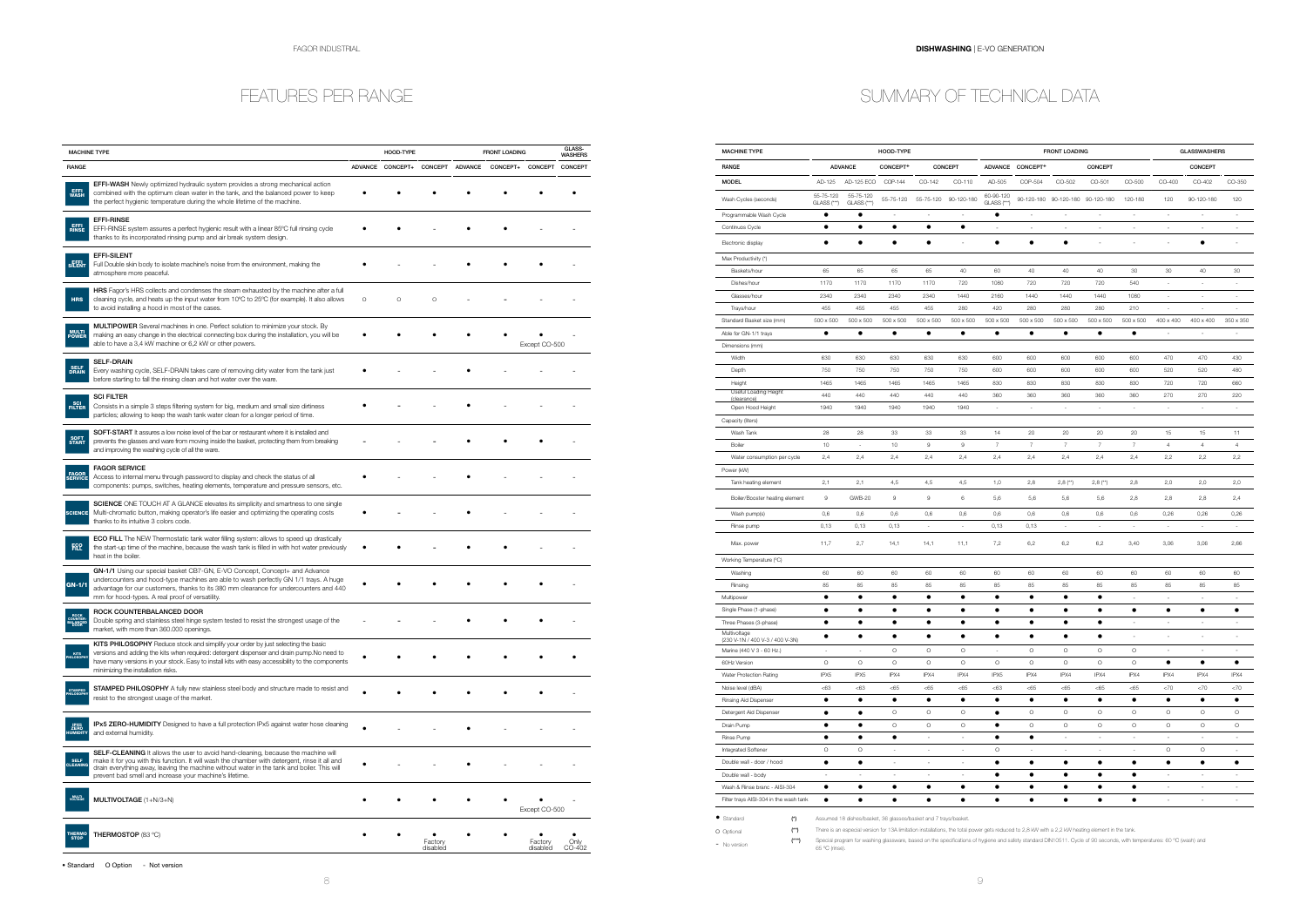

—

Machines designed for those who want the best of the best, but with simple operation, easy to maintain and highly efficient.

**E-VO ADVANCE** smart machines meet all the requirements that a professional dreams of: latest technology, energy efficiency, efficacy, robustness, customizable washing programs, features such as self-cleaning or self-drain, and self-diagnostic to minimize maintenance time.





## An exclusive machine designed to invest today and get profits tomorrow.

![](_page_5_Picture_2.jpeg)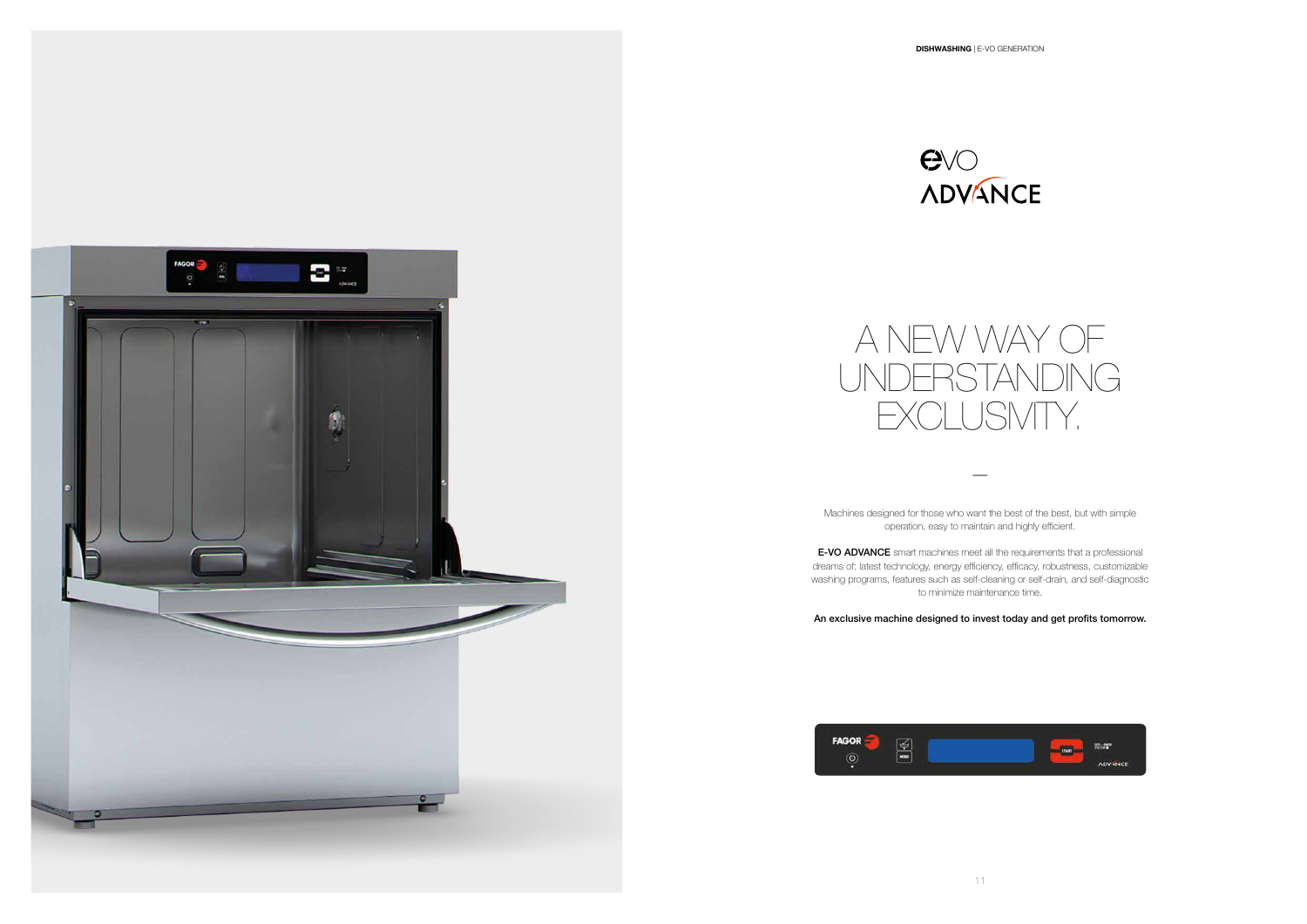![](_page_6_Picture_2.jpeg)

![](_page_6_Picture_33.jpeg)

![](_page_6_Picture_15.jpeg)

Lower water<br>consumption:<br>14 | tank<br>2.4 |/cycle

![](_page_6_Picture_17.jpeg)

![](_page_6_Picture_10.jpeg)

![](_page_6_Picture_23.jpeg)

![](_page_6_Picture_14.jpeg)

## 01. SELF-DRAIN

Every washing cycle, SELF-DRAIN takes care It allows the user to avoid hand-cleaning, of removing dirty water from the tank just before starting to fall the rinsing clean water over the ware. Therefore, you will be able to keep the wash tank clean during much more time, optimizing your running costs thanks to energy savings.

## 02. SELF-CLEANING

## 01. **SCIENCE**

![](_page_6_Picture_38.jpeg)

f the machine: 1.900 mm

because the machine will make it for you with this function. It will wash the chamber with detergent, rinse it all and drain everything away, leaving the machine without water in the tank and boiler. This will prevent bad smell and increase your machine's lifetime.

## 03.

## IPX5 ZERO HUMIDITY

Designed to have a full protection IPX5 against water hose cleaning and external humidity.

![](_page_6_Picture_3.jpeg)

| <b>MODEL</b>      | <b>VOLTAGE</b>      | <b>CHARACTERISTICS</b>  | <b>POWER</b>      | <b>DIMENSIONS</b> |
|-------------------|---------------------|-------------------------|-------------------|-------------------|
|                   |                     | $($ #)                  | (kW)              | (mm)              |
| AD-125            | <b>MULTIVOLTAGE</b> | $A - B - DD$            | <b>MULTIPOWER</b> | 630 x 750 x 1.465 |
| AD-125 SOFT       | MUI TIVOI TAGE      | $A - B - DD - SOFT$     | MUI TIPOWER       | 630 x 750 x 1.465 |
| <b>AD-125 HRS</b> | MUI TIVOI TAGE      | $HRS - A - B - DD$      | MUI TIPOWER       | 630 x 750 x 1.920 |
| AD-125 SOFT HRS   | MUI TIVOI TAGE      | A - B - DD - SOFT - HRS | MUI TIPOWER       | 630 x 750 x 1.920 |
| AD-125 ECO        | $230 V - 1N$        | $A - B - DD$            | 2,7               | 630 x 750 x 1.465 |

| <b>MODEL</b> | <b>VOLTAGE</b> | <b>CHARACTERISTICS</b><br>$($ #) | <b>POWER</b><br>(kW) | <b>DIMENSIONS</b><br>(mm) |
|--------------|----------------|----------------------------------|----------------------|---------------------------|
| AD-505       | MUI TIVOI TAGE | $A - B - DD$                     | MUI TIPOWER          | 600x600x830               |
| AD-505 SOFT  | MUI TIVOI TAGE | $A - B - DD - SOFT$              | MUI TIPOWER          | 600x632x830               |

## (#) VERSIONS AND CHARACTERISTICS

One touch at a glance elevates its simplicity and smartness to one single Multi-chromatic button, making operator's life easier and optimizing the operating costs thanks to its intuitive 3 colors code. A completely electronic machine: pressure sensing, temperature sensing, electrical control system, automatic draining, timing, etc. Customisable programmes: the technical service can modify the temperature and time of the wash and rinse of the two programmes to meet the needs of the end user. It includes a special default programme (P4/PG) for glassware in accordance with the DIN10511 standard (with a 90" cycle with a washing temperature of 60ºC and a rinse temperature of 65ºC).

## 02.

## DOUBLE WALL HOOD

Double wall hood to isolate the noise of the machine from the environment, creating a more peaceful atmosphere.

![](_page_6_Picture_6.jpeg)

Lower electricity consumption:: 7.2 kW max.

![](_page_6_Picture_32.jpeg)

| <b>MODEL</b>  | <b>GAS / FRECUENCY</b>  |                                  | <b>DESCRIPTION</b>                                                                                                                                                                            | <b>POWER</b><br>(kW) | <b>DIMENSIOES</b><br>(mm) |
|---------------|-------------------------|----------------------------------|-----------------------------------------------------------------------------------------------------------------------------------------------------------------------------------------------|----------------------|---------------------------|
| <b>GWB-20</b> | I PG<br>LPG<br>GN<br>GN | 50 Hz<br>60 Hz<br>50 Hz<br>60 Hz | <b>GAS WATER BOOSTER</b><br>Forced draught burner and double safety valve.<br>Electronic control of temperature and water levels.<br>Automatic limescale removal.<br>Automatic tank emptying. | 20                   | 432x548x770               |

## GAS WATER BOOSTER GWB-20

| <b>VERSION</b> | <b>CHARACTERISTICS</b>                                      |
|----------------|-------------------------------------------------------------|
| SOFT           | Built-in descaling unit and timer for regeneration cycle    |
| <b>HRS</b>     | Machine with heat recovery system - power 30 W Total high o |
| DD             | Built-in detergent doser                                    |
| B              | Built-in drain pump - power 70 W - drainage cycle           |
| А              | Built-in rinse booster pump - power 150 W                   |
|                |                                                             |

![](_page_6_Picture_30.jpeg)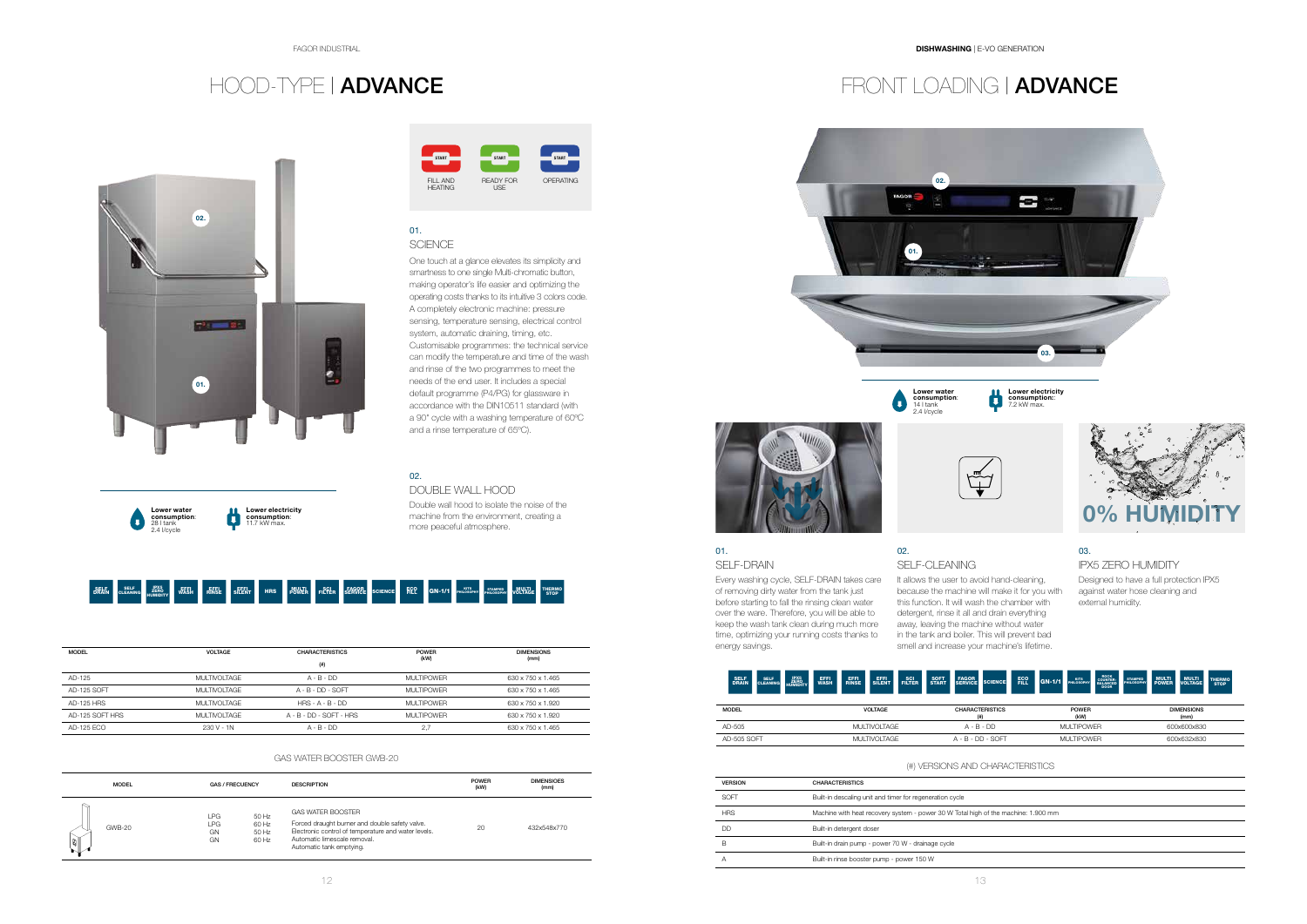![](_page_7_Picture_1.jpeg)

—

![](_page_7_Picture_5.jpeg)

![](_page_7_Picture_6.jpeg)

E-VO CONCEPT+ range offers a highly efficient and effective washing and rinsing system (EFFI-WASH & EFFI-RINSE) becoming in the perfect solution for those locations with low pressure water network and though efficacy requirements.

## E-VO CONCEPT+ has arrived, simply possible.

# MAKE IT SIMPLE. MAKE IT POSSIBLE.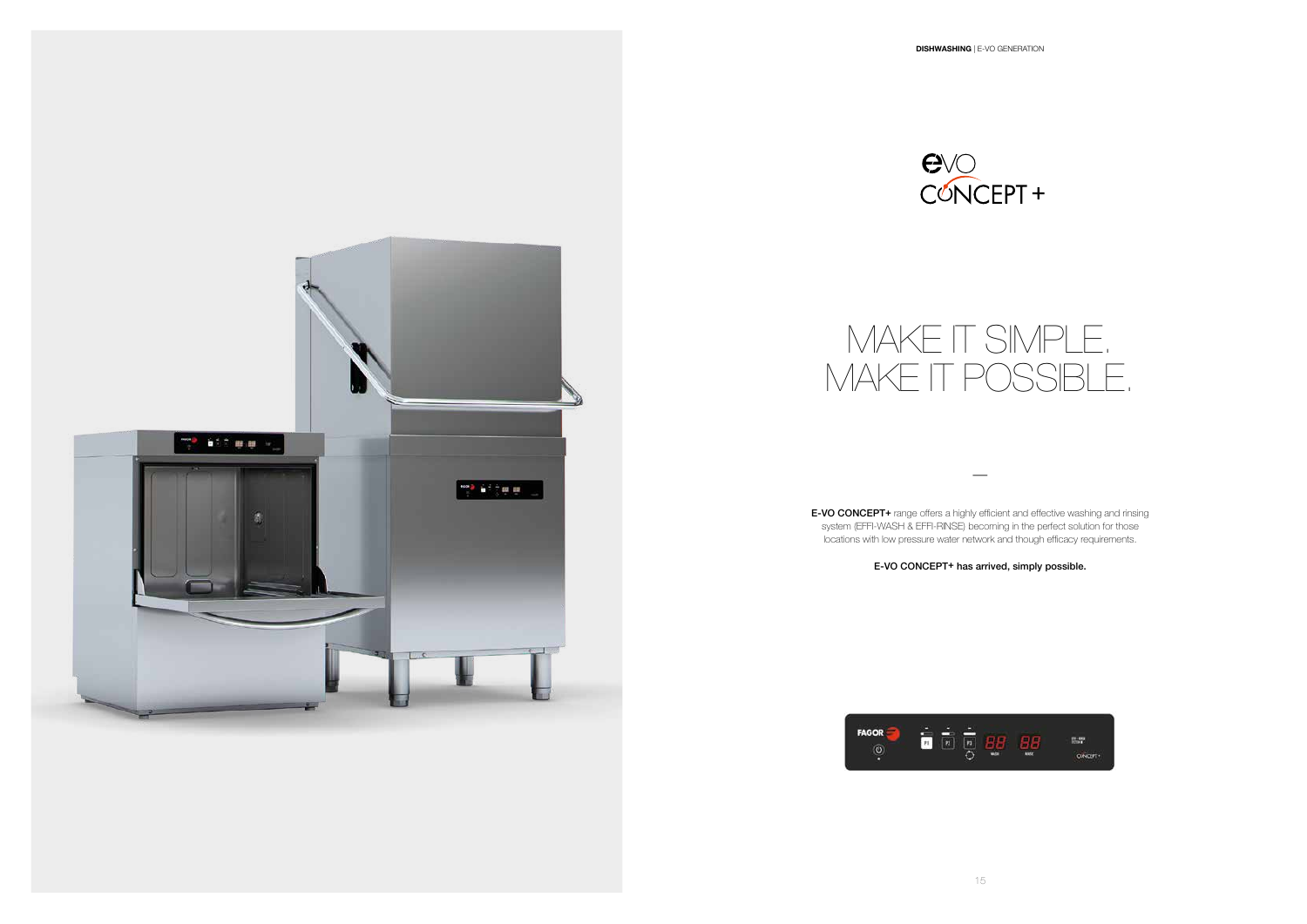# HOOD-TYPE | CONCEPT + FRONT LOADING | CONCEPT +

![](_page_8_Picture_5.jpeg)

![](_page_8_Picture_4.jpeg)

![](_page_8_Picture_15.jpeg)

![](_page_8_Picture_11.jpeg)

![](_page_8_Picture_16.jpeg)

## 02. KITS PHILOSOPHY

Reduce stock and simplify your order by just selecting the basic versions and adding the kits when required: detergent dispenser and drain pump. No need to have many versions in your stock. Easy to install kits with easy accessibility to the components minimizing the installation risks.

![](_page_8_Picture_10.jpeg)

## 01.

## ECO FILL

The Thermostatic tank water filling system: allows to speed up drastically the start-up time of the machine, because the wash tank is filled in with hot water previously heat in the boiler.

![](_page_8_Picture_27.jpeg)

## 02.

## STAMPED PHILOSOPHY

A fully new stainless steel body and structure made to resist and resist to the strongest usage of the market. An evolved generation with stamped new door design, stamped wash tank and basket guides… We bet for this philosophy because it reduces your running costs so that you will spend less time cleaning and increase machine's lifetime.

| <b>MODEL</b>       | <b>VOLTAGE</b>      | <b>CHARACTERISTICS</b><br>(#) | <b>POWER</b><br>(kW) | <b>DIMENSIONS</b><br>(mm) |
|--------------------|---------------------|-------------------------------|----------------------|---------------------------|
| COP-144            | <b>MULTIVOLTAGE</b> | Α                             | 9.6 / 14.10          | 630 x 750 x 1.465         |
| COP-144 B          | <b>MULTIVOLTAGE</b> | $A - B$                       | 9.6 / 14.10          | 630 x 750 x 1.465         |
| COP-144 DD         | <b>MULTIVOLTAGE</b> | $A - DD$                      | 9.6 / 14.10          | 630 x 750 x 1.465         |
| COP-144 B DD       | <b>MULTIVOLTAGE</b> | $A - B - DD$                  | 9.6 / 14.10          | 630 x 750 x 1.465         |
| <b>COP-144 HRS</b> | MUI TIVOI TAGE      | $HRS - A - DD$                | 9.63 / 14.13         | 630 x 750 x 1.920         |
| COP-144 HRS B DD   | <b>MULTIVOLTAGE</b> | $HRS - A - B - DD$            | 9.63 / 14.13         | 630 x 750 x 1.920         |

| <b>MODEL</b> | <b>VOLTAGE</b>      | <b>CHARACTERISTICS</b><br>$($ #) | <b>POWER</b><br>(kW) | <b>DIMENSIONS</b><br>(mm) |
|--------------|---------------------|----------------------------------|----------------------|---------------------------|
| COP-504      | <b>MULTIVOLTAGE</b> | Α                                | <b>MULTIPOWER</b>    | 600x600x830               |
| COP-504 B    | <b>MULTIVOLTAGE</b> | $A - B$                          | <b>MULTIPOWER</b>    | 600x600x830               |
| COP-504 DD   | MUI TIVOI TAGE      | $A - DD$                         | <b>MULTIPOWER</b>    | 600x600x830               |
| COP-504 B DD | MUI TIVOI TAGE      | $A - B - DD$                     | MUI TIPOWER          | 600x600x830               |

## (#) VERSIONS AND CHARACTERISTICS

| <b>VERSION</b> | <b>CHARACTERISTICS</b>                                                             |
|----------------|------------------------------------------------------------------------------------|
| <b>HRS</b>     | Machine with heat recovery system - power 30 W Total high of the machine: 1.900 mm |
| $\overline{A}$ | Rinse pump - 150 W                                                                 |
| DD             | Built-in detergent doser                                                           |
| B              | Built-in drain pump - power 70 W - drainage cycle                                  |

## (#) VERSIONS AND CHARACTERISTICS

| <b>VERSION</b> | <b>CHARACTERISTICS</b>                            |
|----------------|---------------------------------------------------|
|                | Built-in rinse booster pump - power 150 W         |
| חח             | Built-in drain pump - power 30 W - drainage cycle |
|                | Built-in detergent doser                          |

![](_page_8_Picture_23.jpeg)

## 01.

EFFI-RINSE The EFFI-RINSE system guarantees a perfect, hygienic result with a complete, linear rinse cycle at 85ºC thanks to the built-in rinsing pump and the Air Break system design. It also works with low input water pressure, making it the perfect system when the mains water of the installation does not reach the minimum recommended pressure of 2 bar. The green EFFI-RINSE light shows when the machine rinses at 85ºC.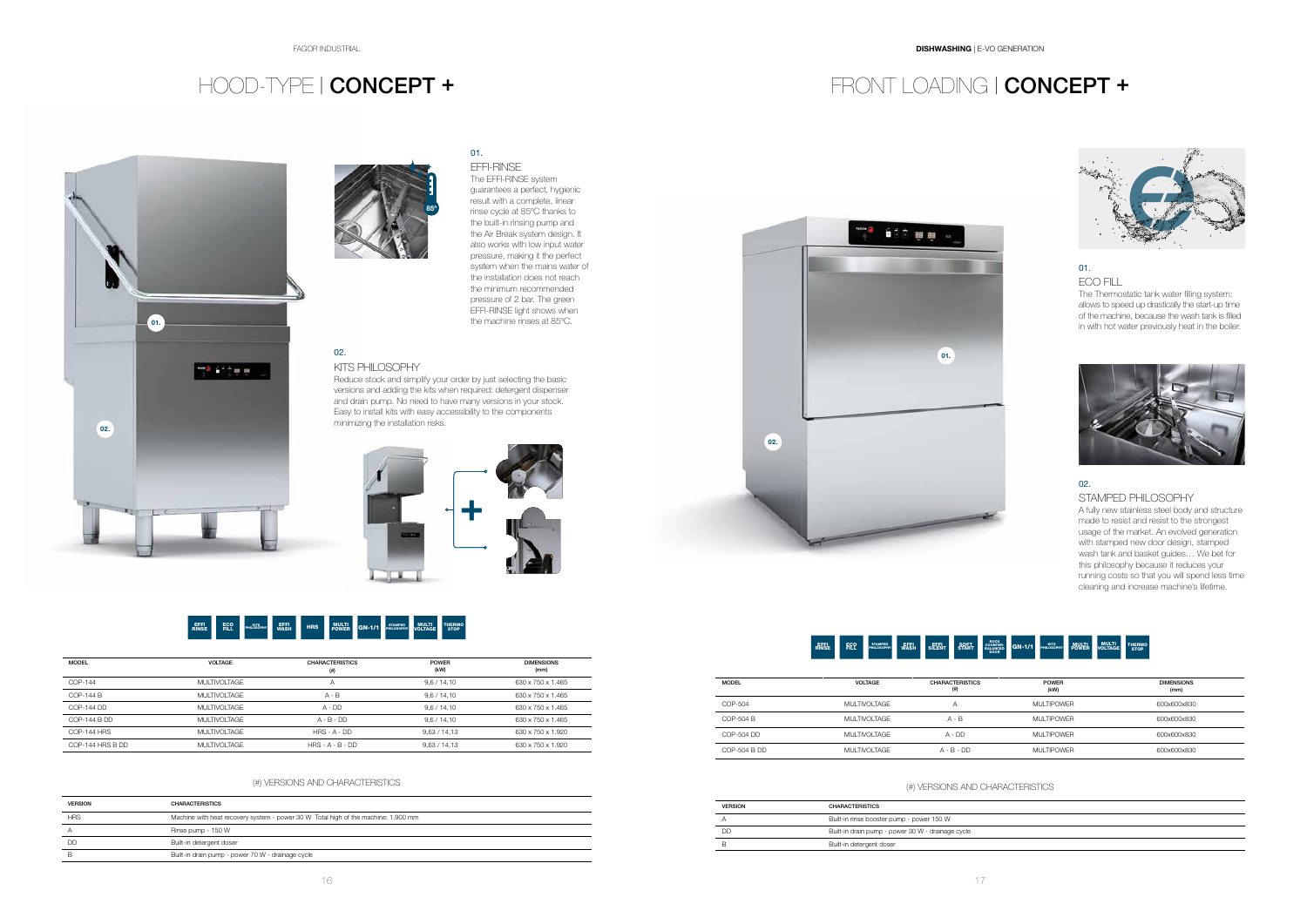For those who believe that technology and simplicity can go hand in hand, **E-VO CONCEPT** has landed.

![](_page_9_Picture_1.jpeg)

—

A winner in its category that combines features and benefits that only high-end ranges are offering, becoming in a product easy to use and efficient, with the most effective and robust technology prepared for the strongest usage of the market.

![](_page_9_Picture_5.jpeg)

![](_page_9_Picture_6.jpeg)

![](_page_9_Picture_7.jpeg)

![](_page_9_Picture_2.jpeg)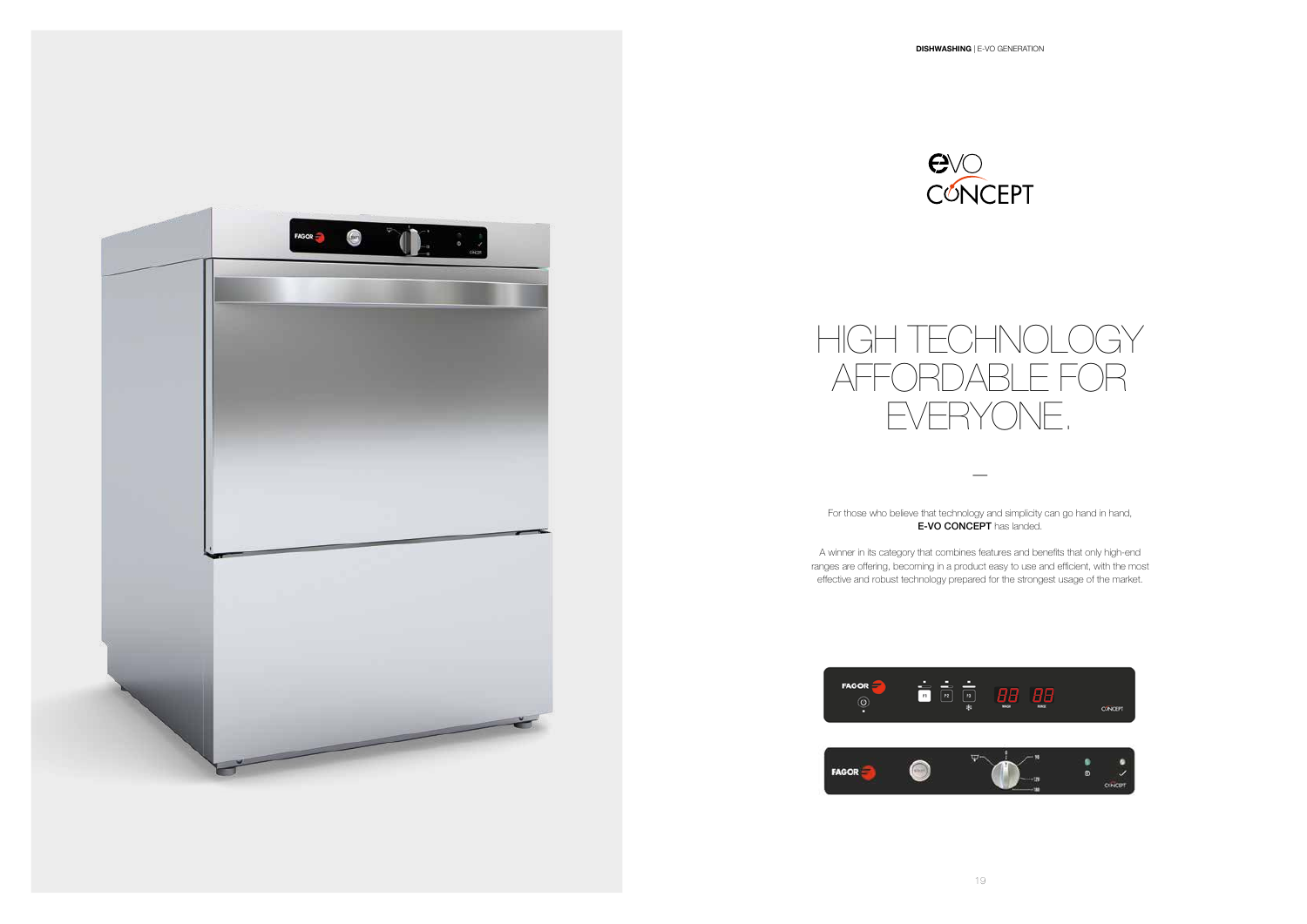# HOOD-TYPE | CONCEPT FRONT LOADING | CONCEPT

# *ummum*  $01.$ 03. 70 02.

![](_page_10_Picture_13.jpeg)

![](_page_10_Picture_14.jpeg)

![](_page_10_Picture_26.jpeg)

![](_page_10_Picture_18.jpeg)

01. GN-1/1

able to wash perfectly GN 1/1 trays. A huge advantage for our customers, thanks to its 380 mm clearance for undercounters and

440 mm for hood-types.

## 03.

## ROCK COUNTERBALANCED DOOR

Double spring and stainless steel hinge system tested to resist the strongest usage of the market, with more than 360.000 openings. It also protects the user from burnings with steam thanks to the 3 compensated steps designed:

- (1) remove steam.
- (2) check basket.
- (3) remove/ place basket.

![](_page_10_Picture_4.jpeg)

|               | ROCK<br>COUNTER-<br>BALANCED<br>KITS<br>PHILOSOPHY<br><b>GN-1/1</b><br><b>DOOR</b> | <b>LEFFI</b><br>WASH<br>EFFI<br>SILENT<br>SOFT<br>START | <b>MULTI</b><br>VOLTAGE<br><b>MULTI</b><br>POWER<br><b>THERMO</b><br><b>STAMPED</b><br><b>PHILOSOPHY</b><br><b>STOP</b> |                           |
|---------------|------------------------------------------------------------------------------------|---------------------------------------------------------|-------------------------------------------------------------------------------------------------------------------------|---------------------------|
| CO-502 MODELS | <b>VOLTAGE</b>                                                                     | <b>CHARACTERISTICS</b><br>(#)                           | <b>POWER</b><br>(kW)                                                                                                    | <b>DIMENSIONS</b><br>(mm) |
| CO-502 B      | <b>MULTIVOLTAGE</b>                                                                | B                                                       | <b>MULTIPOWER</b>                                                                                                       | 600x600x830               |
| CO-502 DD     | <b>MULTIVOLTAGE</b>                                                                | DD                                                      | <b>MULTIPOWER</b>                                                                                                       | 600x600x830               |
| CO-502 B DD   | <b>MULTIVOLTAGE</b>                                                                | B-DD                                                    | <b>MULTIPOWER</b>                                                                                                       | 600x600x830               |
| CO-501 MODELS |                                                                                    |                                                         |                                                                                                                         |                           |
| CO-501 B      | <b>MULTIVOLTAGE</b>                                                                | B                                                       | <b>MULTIPOWER</b>                                                                                                       | 600x600x830               |
| CO-501 DD     | <b>MULTIVOLTAGE</b>                                                                | <b>DD</b>                                               | <b>MULTIPOWER</b>                                                                                                       | 600x600x830               |
| CO-501 B DD   | <b>MULTIVOLTAGE</b>                                                                | B-DD                                                    | <b>MULTIPOWER</b>                                                                                                       | 600x600x830               |
| CO-500 MODELS |                                                                                    |                                                         |                                                                                                                         |                           |
| CO-500 B      | 230 V 1+N                                                                          | B                                                       | 3,4                                                                                                                     | 600x600x830               |
| CO-500 DD     | 230 V 1+N                                                                          | DD                                                      | 3,4                                                                                                                     | 600x600x830               |
| CO-500 B DD   | 230 V 1+N                                                                          | $B - DD$                                                | 3,4                                                                                                                     | 600x600x830               |

| CO-142 MODELS   | <b>VOLTAGE</b>      | <b>CHARACTERISTICS</b><br>$^{(#)}$ | <b>POWER</b><br>(kW) | <b>DIMENSIONS</b><br>(mm) |
|-----------------|---------------------|------------------------------------|----------------------|---------------------------|
| CO-142 B        | <b>MULTIVOLTAGE</b> | B                                  | 9,6 / 14,10          | 630 x 750 x 1.465         |
| CO-142 DD       | <b>MULTIVOLTAGE</b> | <b>DD</b>                          | 9,6/14,10            | 630 x 750 x 1.465         |
| CO-142 B DD     | <b>MULTIVOLTAGE</b> | $B - DD$                           | 9,6/14,10            | 630 x 750 x 1.465         |
| CO-142 HRS      | <b>MULTIVOLTAGE</b> | <b>HRS</b>                         | 9,6/14,10            | 630 x 750 x 1.920         |
| CO-142 HRS B DD | <b>MULTIVOLTAGE</b> | $HRSB - DD$                        | 9,6/14,10            | 630 x 750 x 1.920         |
| CO-110 MODELS   |                     |                                    |                      |                           |
| CO-110 B        | <b>MULTIVOLTAGE</b> | B                                  | 6,6/11,1             | 630 x 750 x 1.465         |
| CO-110 DD       | <b>MULTIVOLTAGE</b> | <b>DD</b>                          | 6,6/11,1             | 630 x 750 x 1.465         |
| CO-110 B DD     | <b>MULTIVOLTAGE</b> | $B$ -DD                            | 6,6/11,1             | 630 x 750 x 1.465         |
| CO-110 HRS      | <b>MULTIVOLTAGE</b> | <b>HRS</b>                         | 6,6/11,1             | 630 x 750 x 1.920         |
| CO-110 HRS B DD | <b>MULTIVOLTAGE</b> | $HRSB - DD$                        | 6,6/11,1             | 630 x 750 x 1.920         |

Using our special basket CB7-GN, E-VO CONCEPT, CONCEPT PLUS and ADVANCE undercounters and hood-type machines are 02. DOUBLE WALL

| <b>VERSION</b> | <b>CHARACTERISTICS</b>                                                             |
|----------------|------------------------------------------------------------------------------------|
| <b>HRS</b>     | Machine with heat recovery system - power 30 W Total high of the machine: 1.900 mm |
| <b>DD</b>      | Built-in detergent doser                                                           |
|                | Built-in drain pump - power 70 W - drainage cycle                                  |

![](_page_10_Picture_32.jpeg)

![](_page_10_Picture_33.jpeg)

![](_page_10_Picture_34.jpeg)

## (#) VERSIONS AND CHARACTERISTICS

## (#) VERSIONS AND CHARACTERISTICS

| <b>VERSION</b> | <b>CHARACTERISTICS</b>                            |
|----------------|---------------------------------------------------|
| חח             | Built-in detergent doser                          |
|                | Built-in drain pump - power 30 W - drainage cycle |

## 01. EFFI-WASH

This hydraulic system offers intense mechanical action combined with the perfectly clean water in the tank and the balanced power to maintain an optimum hygienic temperature for the entire lifespan of the machine - all whilst guaranteeing the productivity promised. An efficient system that ensures one of the most important factors of the Sinner circle: mechanical action. It also leads to savings in chemical products and reduces washing time.

![](_page_10_Picture_7.jpeg)

## 03.

## STAMPED PHILOSOPHY

A body and structure made entirely of stainless steel to withstand the most intensive use. A generation that has evolved with a new hood design, new basket rails and an embedded wash tank. We support this philosophy because it makes it possible to reduce cleaning time and daily maintenance costs and, at the same time, increase the lifespan of the machine.

![](_page_10_Picture_25.jpeg)

## 02.

MULTIPOWER

If you want maximum power to increase the productivity of the machine, it is possible to configure it easily. If you would prefer lower consumption, you

have to simply make the right connection on the terminal strip. Several versions in the same machine.

![](_page_10_Picture_12.jpeg)

E-VO Generation was built based on a unique idea: to create a single body which would contain common benefits for the three ranges. Thanks to this idea, even the most basic range has a body built with a double wall, and both the body and the structure are manufactured entirely in stainless steel.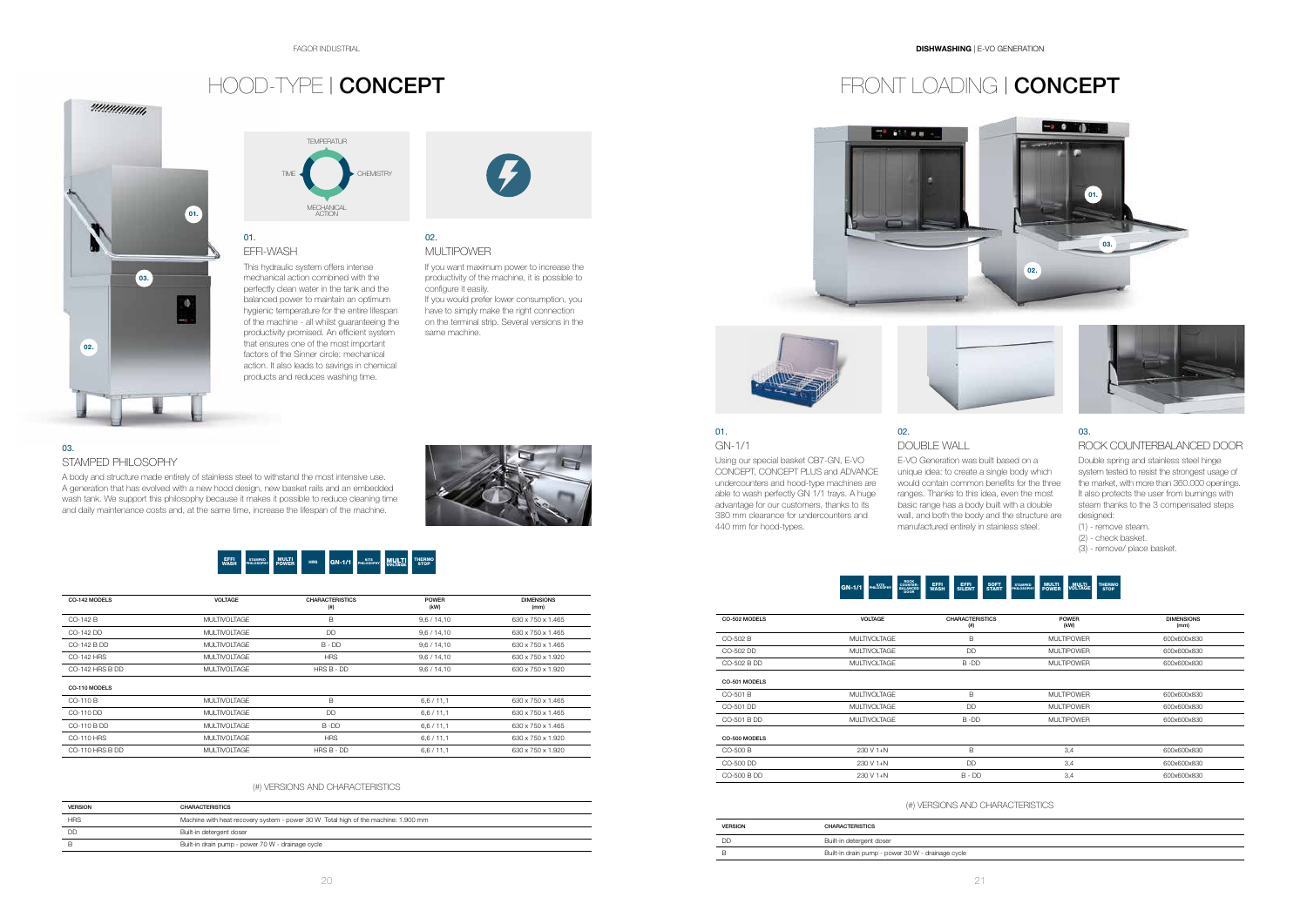EFFI

### **WASH PHILOSO** PHILOSOPHY

400x400 350x350

![](_page_11_Picture_3.jpeg)

![](_page_11_Picture_4.jpeg)

![](_page_11_Picture_5.jpeg)

![](_page_11_Picture_13.jpeg)

## 01.

KITS PHILOSOPHY

and adding the kits when required: detergent dispenser and drain pump. No need to have many versions in your stock. Easy to install kits with easy accessibility to the components minimizing the installation risks.

# GLASSWASHER | CONCEPT

| <b>MODEL</b>     | Hz.   | <b>VOLTAGE</b> | <b>CHARACTERISTICS</b><br>(#) | <b>POWER</b><br>(kW) | <b>DIMENSIONS</b><br>(mm) |
|------------------|-------|----------------|-------------------------------|----------------------|---------------------------|
| CO-402 COLD      | 50/60 | 230 V / 1N     | <b>COLD</b>                   | 3.06                 | 470x520x720               |
| CO-402 COLD B    | 50/60 | 230 V / 1N     | $COI D - B$                   | 3.06                 | 470x520x720               |
| CO-402 COLD DD   | 50/60 | 230 V / 1N     | COI D - DD                    | 3.06                 | 470x520x720               |
| CO-402 COLD B DD | 50/60 | 230 V / 1N     | $COI D - B - DD$              | 3.06                 | 470x520x720               |
| CO-402 SOFT DD   | 50/60 | 230 V / 1N     | SOFT - DD                     | 3,06                 | 470x520x720               |

| CO-400 MODELS    | Hz.   | <b>VOLTAGE</b> | <b>CHARACTERISTICS</b><br>$^{(#)}$ | <b>POWER</b> | <b>DIMENSIONS</b>   |
|------------------|-------|----------------|------------------------------------|--------------|---------------------|
| CO-400 COLD      | 50/60 | 230 V / 1N     | COLD                               | (kW)<br>3,06 | (mm)<br>470x520x720 |
| CO-400 COLD B    | 50/60 | 230 V / 1N     | $COLD - B$                         | 3,06         | 470x520x720         |
| CO-400 COLD DD   | 50/60 | 230 V / 1N     | COLD - DD                          | 3,06         | 470x520x720         |
| CO-400 COLD B DD | 50/60 | 230 V / 1N     | COLD - B -DD                       | 3,06         | 470x520x720         |
| CO-400 SOFT DD   | 50/60 | 230 V / 1N     | SOFT - DD                          | 3,06         | 470x520x720         |
| CO-350 MODELS    |       |                |                                    |              |                     |
| CO-350 B         | 50/60 | 230 V / 1N     | B                                  | 2,66         | 430x480x660         |
| CO-350 DD        | 50/60 | 230 V / 1N     | <b>DD</b>                          | 2,66         | 430x480x660         |
| CO-350 B DD      | 50/60 | 230 V / 1N     | B-DD                               | 2,66         | 430x480x660         |
| CO-350 COLD      | 50/60 | 230 V / 1N     | COLD                               | 2,66         | 430x480x660         |
| CO-350 COLD B    | 50/60 | 230 V / 1N     | COLD - B                           | 2,66         | 430x480x660         |
| CO-350 COLD DD   | 50/60 | 230 V / 1N     | COLD - DD                          | 2,66         | 430x480x660         |
| CO-350 COLD B DD | 50/60 | 230 V / 1N     | $COLD - B - DD$                    | 2,66         | 430x480x660         |

Reduce stock and simplify your order by just selecting the basic versions The glasswasher models available make it possible to use smaller baskets compared to the front-opening dishwashers. With these models, 400x400 and 350x350 sized baskets can be used.

## (#) VERSIONS AND CHARACTERISTICS

## (#) VERSIONS AND CHARACTERISTICS

| <b>VERSION</b> | <b>CHARACTERISTICS</b>                                         |
|----------------|----------------------------------------------------------------|
| COLD           | Push button for an optional cold rinse at the end of the cycle |
|                | Built-in drain pump - power 30 W - Drainage cycle              |
| DD             | Built-in detergent doser                                       |
| SOFT           | Built-in descaling unit and timer for regeneration cycle       |

| <b>VERSION</b> | <b>CHARACTERISTICS</b>                                         |
|----------------|----------------------------------------------------------------|
| COLD.          | Push button for an optional cold rinse at the end of the cycle |
| В              | Built-in drain pump - power 30 W - Drainage cycle              |
| DD             | Built-in detergent doser                                       |
| RNFT           | Built-in descaling unit and timer for regeneration cycle       |

## 02.

## VERSATILITY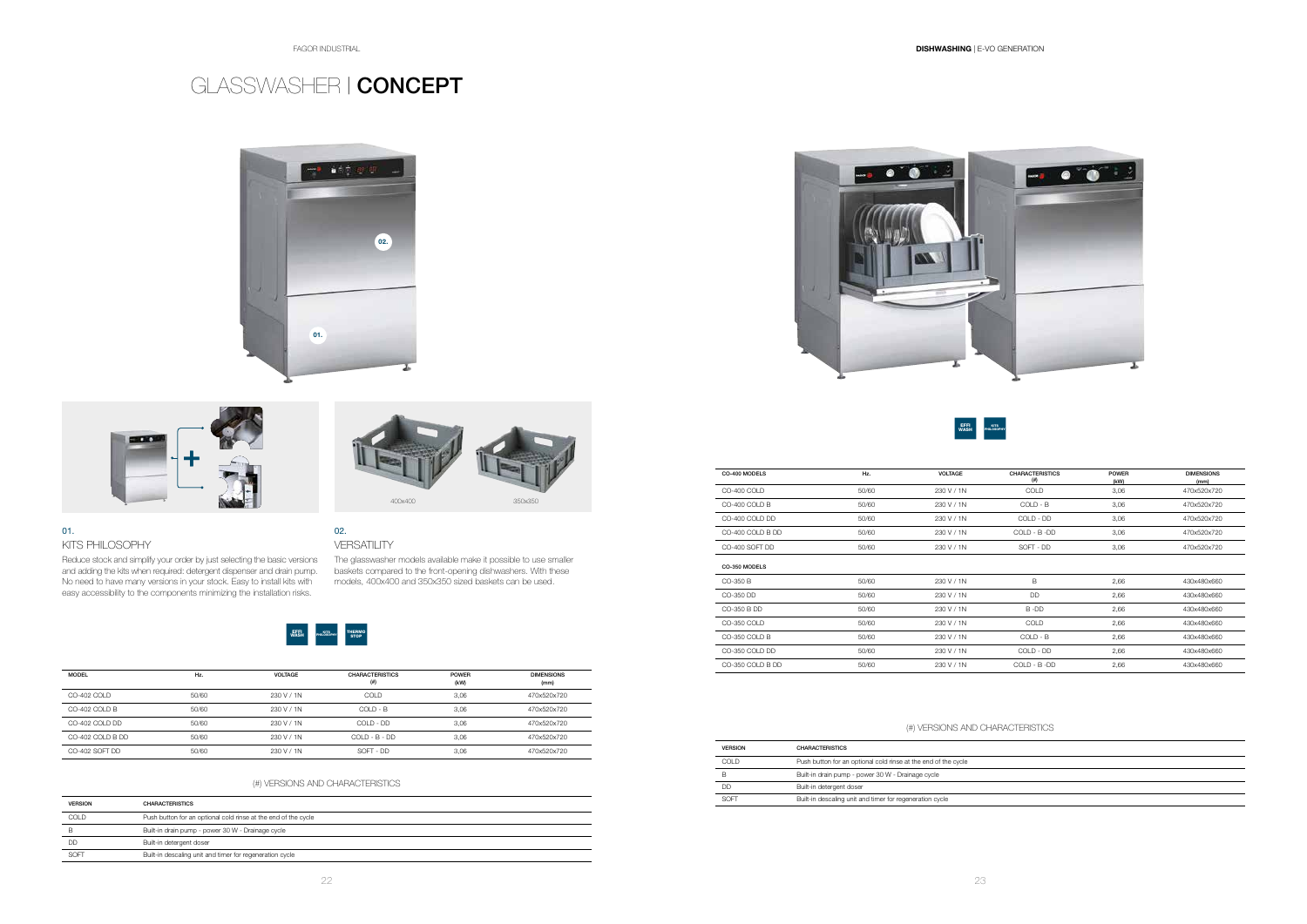# ACCESSORIES | TABLES FOR HOOD TYPE DISHWASHERS

![](_page_12_Picture_3.jpeg)

## PREWASHING TABLES

| <b>MODEL</b>    | TO PLACE ON THE | <b>EQUIPMENT</b> | <b>DIMENSION</b> |
|-----------------|-----------------|------------------|------------------|
|                 |                 | $(*)$            | (mm)             |
| MF-700-I E-VO   | Left            | $P - E - F$      | 700x740x880      |
| MF-700-D E-VO   | Right           | $P - E - F$      | 700x740x880      |
| MF-1200-I E-VO  | Left            | $P - E - F$      | 1.200x740x880    |
| MF-1200-D E-VO  | Right           | $P - E - F$      | 1.200x740x880    |
| MFD-1200-I E-VO | Left            | $P - E - F - O$  | 1.200x740x880    |
| MFD-1200-D E-VO | Right           | $P - E - F - O$  | 1.200x740x880    |
| MFD-1500-I E-VO | Left            | $P - E - F - O$  | 1.500x740x880    |
| MFD-1500-D E-VO | Right           | $P - E - F - O$  | 1.500x740x880    |
|                 |                 |                  |                  |

 $\overline{(\cdot)}$ : E: Lower rack / P: Splashback / F: Bowl / O: Waste scraping hole.

![](_page_12_Figure_12.jpeg)

![](_page_12_Picture_13.jpeg)

| <b>MODEL</b> | <b>VALID FOR MODELS</b>  | <b>DESCRIPTION</b>             | <b>DIMENSION</b><br>(mm) |
|--------------|--------------------------|--------------------------------|--------------------------|
| EVPL-60      | FRONT-OPFNING DISHWASHER | Capacity for 3 baskets 500x500 | 600x600x400              |
| EVPL-47      | CO-402 / CO-400          | Capacity for 2 baskets 400x400 | 470x450x400              |
| EVPL-43      | CO-350                   | Capacity for 2 baskets 350x350 | 430x405x400              |

| <b>MODEL</b>    | TO PLACE ON THE | <b>EQUIPMENT</b><br>$(^{\star})$ | <b>DIMENSION</b><br>(mm) |
|-----------------|-----------------|----------------------------------|--------------------------|
| MP-620-I        | Left            | $P - E$                          | 620x740x880              |
| MP-620-D        | Right           | $P - E$                          | 620x740x880              |
| MLP-1200-I E-VO | Left            | $P - E$                          | 1.200x740x880            |
| MLP-1200-D E-VO | Right           | $P - E$                          | 1.200x740x880            |

## ENTRY / EXIT TABLES

## KIT TO TRANSFORM THE BASIC VERSIONS (EXCEPT FOR SOFT VERSIONS)

| <b>DESCRIPTION</b>          | <b>POWER</b><br>(kW) |
|-----------------------------|----------------------|
| PERISTÁLTIC DETERGENT DOSER |                      |
| KIT DRAIN PUMP - 50/60 Hz.  | 70                   |
| KIT DRAIN PUMP - 50/60 Hz.  | 30                   |
|                             |                      |

![](_page_12_Figure_17.jpeg)

# TRANSFORMATION KITS FOR E-VO DISHWASHERS

![](_page_12_Picture_18.jpeg)

(\*): E: Lower rack / P: Removable splashback

![](_page_12_Figure_19.jpeg)

| <b>MODEL</b> | <b>DESCRIPTION</b>                                | <b>DIMENSION</b><br>(mm) |
|--------------|---------------------------------------------------|--------------------------|
| MP-140       | Element for joining two hood dishwasher in series | 140x740x350              |

## UNION ELEMENT FOR HOOD DISHWASHERS